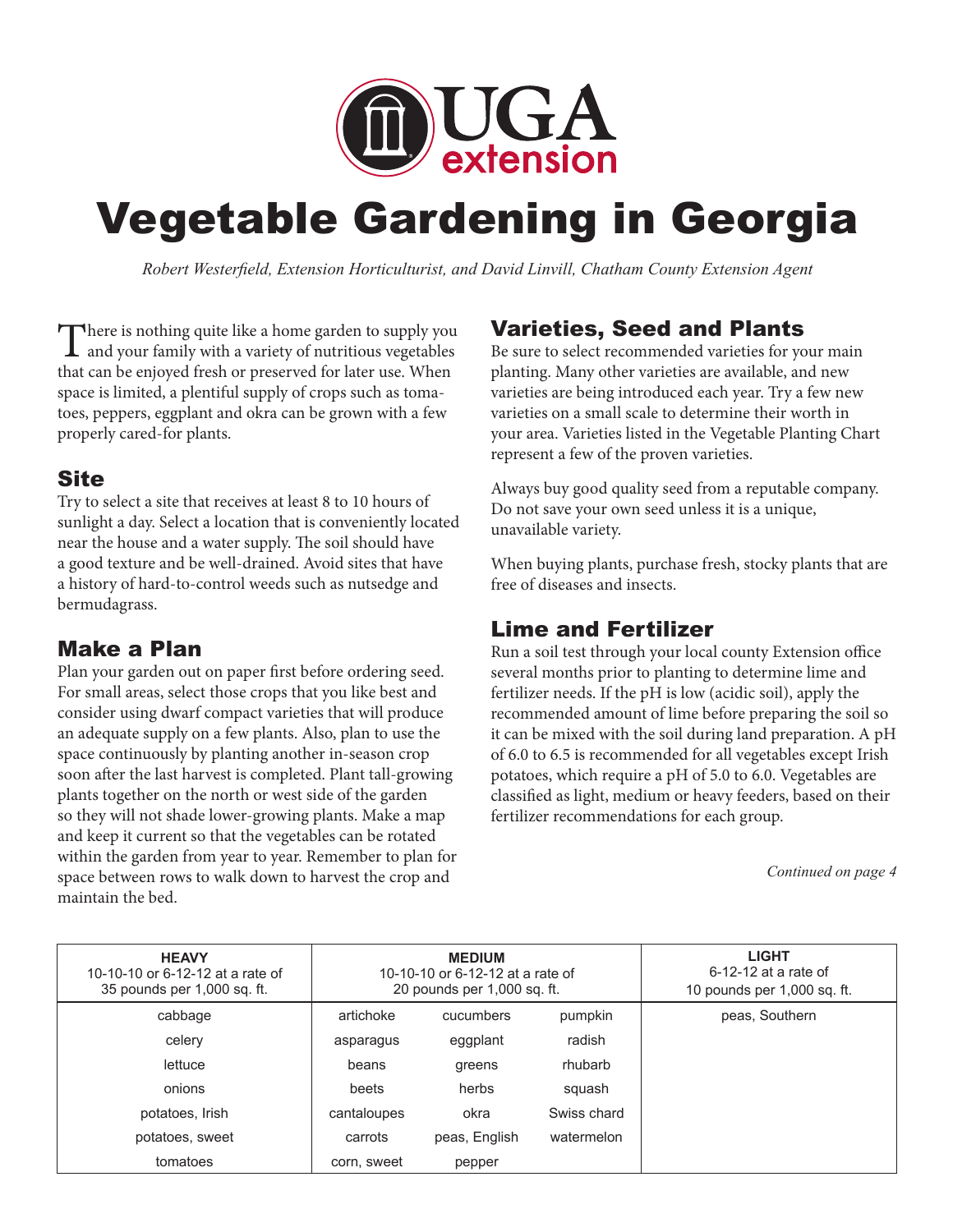| Vegetable            | Planting             | Chart                                                                                                                                   |                                                  |                                                              |                                  |                                                                                       |                                       |
|----------------------|----------------------|-----------------------------------------------------------------------------------------------------------------------------------------|--------------------------------------------------|--------------------------------------------------------------|----------------------------------|---------------------------------------------------------------------------------------|---------------------------------------|
| Vegetable            | Maturity*<br>Days to | Cultivars**                                                                                                                             | Spring                                           | lle<br>Eal<br><b>Planting Dates</b>                          | Plants per<br>Seeds /<br>100 ft. | Rows per<br>Spacing<br><b>Plants</b>                                                  | Depth <sub>to</sub><br>Plant***       |
| asparagus            | 2nd year             | Washington, Purple Passion<br>Jersey Giant, Jersey Knight, Mary                                                                         | $\frac{5}{3}$<br>- Mar.<br>$\frac{1}{2}$<br>Jan. | & Dec.<br>Nov.                                               | 50 roots                         | $36" \times 18 - 24"$                                                                 | ؿٙ                                    |
| beans, bush          | 50-60                | lers (State, White, Volunteer),<br>Bronco, Blue Lake 274, Half-Runr<br>Kentucky Runner, Roma                                            | Mar. 15 – May 1                                  | Jul. $5 - Aug. 10$                                           | 0.5 <sub>lb</sub>                | $36" \times 2-4"$                                                                     | $1^{n}$ -11.5"                        |
| beans, pole          |                      | Moccasin<br>Blue Lake, Dade, Kentucky Blue,                                                                                             |                                                  |                                                              |                                  |                                                                                       | $1^{n}$ 1.5"                          |
| beans, lima          | 65-75<br>65-75       | Jackson Wonder (Speckled)<br>Henderson's Bush Fordhook 242                                                                              | Mar. 15 - May 10<br>Mar. 15 - Jun. 1             | <u>Jul. 1 – Aug. 1</u><br>Jul. 1 – Aug. 1<br>Jul. 1 – Aug. 1 | $0.510$<br>$0.50$                | $\frac{36" \times 4 - 12"}{36" \times 3 - 4"$                                         | $1n-1 5n$                             |
| beans, pole lima     | 80-85                | Sieva, Florida Speckled                                                                                                                 | Mar. 15 - Jun. 1                                 | Jul. $1 - Aug. 1$                                            | 0.5 <sub>1b</sub>                | $36" \times 6 - 8"$                                                                   | $1 - 1.5$ "                           |
| beets                | 55-65                | Queen<br>Detroit Dark Red, Red Ace, Ruby                                                                                                | ↽<br>$15 -$ Apr.<br>Feb.                         | Sep. 20<br>$\mathbf{I}$<br>$\overline{ }$<br>Aug.            | 10Z                              | $18 - 36" \times 2"$                                                                  | i,0.5                                 |
| broccoli             | 60-80                | Marathon, Packman, Patriot, Premium Crop, Bravo, Decathion                                                                              | 15<br>- Mar.<br>$\frac{1}{2}$<br>Feb.            | - Sep.<br>$\overline{ }$<br>Aug.                             | 100 plants                       | $36" \times 12"$                                                                      |                                       |
| butterpea            | 70                   | Dixie                                                                                                                                   | $-Way$<br>$\overline{ }$<br>Apr.                 | - Aug.<br>$\overline{ }$<br>ミ                                | 0.5 <sub>1</sub>                 | $36" \times 34"$                                                                      | $1 - 1.5$ "                           |
| cabbage              | $70 - 120$           | Early Round Dutch, Rio Verde,<br>Blue Dynasty, Bravo<br>A&C No. 5+,<br>Green Jewel                                                      | Jan. 15 - Mar. 15                                | $\overline{ }$<br>– Oct.<br>Aug. 1                           | 100 plants                       | $36" \times 12"$                                                                      |                                       |
| cantaloupe           | 80-90                | Sweet<br>Ambrosia, Athena, Saticoy Early,                                                                                               | Mar. 20 - Jun. 20                                |                                                              | 10 <sub>z</sub>                  | $60^\circ \times 36^\circ$                                                            | $\stackrel{?}{\rightarrow}$           |
| carrot               | 70-95                | Chantenay, Scarlet Nantes, Sweetbites, Sweet Delight, Thumbelina<br>(small)                                                             | Jan. 15 - Mar. 20                                | $-$ Sep. 15<br>Aug. 20 -                                     | 0.5oz                            | $18-36" \times 2-3"$                                                                  | $0.25$ "                              |
| cauliflower          | 60-75                | (purple color), White Magic,<br>Absolute, Early Snowball, Graffiti<br>Symphony                                                          | $-Apr. 1$<br>Mar. 1                              | Jul. 15 - Aug. 15                                            | 100 plants                       | $36" \times 12"$                                                                      |                                       |
| collards             | 55-85                | i-Crop<br>Blue Max, Georgia Southern, Hev                                                                                               | Feb. 1 - Mar. 15                                 | $\overline{\phantom{0}}$<br>$1 -$ Sep.<br>Aug.               | 0.5 oz                           | $36" \times 8 - 16"$                                                                  | <b>i</b><br>0.5"                      |
| com, yellow          | $65-90$<br>$65-90$   | Bodacious, Golden Queen, Honey Select, Mirai 131, Seneca                                                                                |                                                  |                                                              | $0.25$ lb<br>$0.25$ lb           |                                                                                       | $\frac{1}{1}$ - 1.5"<br>$\frac{5}{1}$ |
| corn, white          |                      | Avalon, How Sweet It Is, Seneca Sensation, Silver King, Silver<br>Princess, Silver Queen                                                | Mar. 15 – Jun. 1<br>Mar. 15 – Jun. 1             | ł                                                            |                                  | $\frac{36^{\circ} \times 12 \cdot 18^{\circ}}{36^{\circ} \times 12 \cdot 18^{\circ}}$ |                                       |
| corn, bi-color       | 65-90                | ళ<br>'n Pearl, Mirai 301, Peaches<br>Chorus<br>Cream, Serendipity, Sweet Breed<br>Ambrosia, Butter & Sugar, Honey                       | $\overline{ }$<br>$-$ Jun.<br>Mar. 15            |                                                              | 0.25 <sub>b</sub>                | $x 12 - 18$<br>36"                                                                    | $1^{n}$ -1.5"                         |
| cucumber, slicing    | 50-65                | Vine - Burpless Hybrid, Diva, Marketmore, Straight Eight, Sweet<br>Bush - Salad Bush Hybrid, Bush Crop, Fanfare<br>Slice, Sweet Success | Apr. 1 - May 15                                  | Jul. 15 - Aug. 15                                            | 10Z                              | $60^{\circ}$ x 12 <sup><math>\circ</math></sup>                                       | $0.5 - 0.75$                          |
| cucumber, pickling   | 50-65                | Bush Pickle, Calypso, County Fair                                                                                                       | $-May$ 15<br>Apr. 1 -                            | Jul. 15 - Aug. 15                                            | 10Z                              | 60" x 12                                                                              | $0.5 - 0.75$                          |
| cucumber, gynoecious | 50-65                | Calypso, General Lee                                                                                                                    | Apr. 1 - May 15                                  | Jul. 15 - Aug. 15                                            | 10Z                              | $60'' \times 12''$                                                                    | $0.5^{\circ}$ -0.75 $^{\circ}$        |
| eggplant             | 75-90                | Black Beauty, Classic, Dusky, Ghost Buster's (white), Calliope                                                                          | May 15<br>$\mathbf{I}$<br>Apr. 1                 | $-$ Jul. 30<br>Jul. 10                                       | 50 plants                        | $36" \times 24"$                                                                      |                                       |
| kale                 | 50-70                | Vates, Dwarf Siberian, Blue Armor, Blue Knight                                                                                          | $1 -$ Mar. 10<br>Feb.                            | Sep. 1<br>Aug. $1 -$                                         | 0.5 oz                           | $36" \times 8 - 16"$                                                                  | $\zeta^n$                             |
| lettuce              | 60-85                | Butterhead, Romaine, Buttercrunch                                                                                                       | Jan. 15 - Mar. 1                                 | - Oct.<br>Sep. 1                                             | $0.25$ oz                        | $18-36" \times 8-12"$                                                                 | $\tilde{\zeta}^n$                     |
| mustard              | 40-50                | Curled, Red Giant, Savannah<br>Florida Broadleaf, Southem Giant                                                                         | Jan. 15 - Apr. 1                                 | Aug. 15 - Sep. 15                                            | 0.5 oz                           | $18-36" \times 2"$                                                                    | $\tilde{\zeta}$                       |
| okra                 | 55-65                | Delight, Clemson Spineless<br>Annie Oakley II, Burgundy, Cajun                                                                          | Apr. 1 - Jun. 1                                  | $Jun. 15 - Jul. 10$                                          | 10Z                              | $36" \times 12"$                                                                      | $\ddot{\tau}$                         |
| onion, green         | 60-90                | White Portugal                                                                                                                          | Jan. 1 – Mar. 15                                 | Sep. 1 - Dec. 31                                             | 300 plants                       | $18-36" \times 3"$                                                                    |                                       |
| onion, dry bulb      | 100-120              | Burgundy, Excel, Grano, Red Creole, Savannah Sweet                                                                                      | Jan. 1 - Mar. 15                                 | Oct. 10 - Nov. 10                                            | 300 plants                       | $18-36" \times 3-4"$                                                                  |                                       |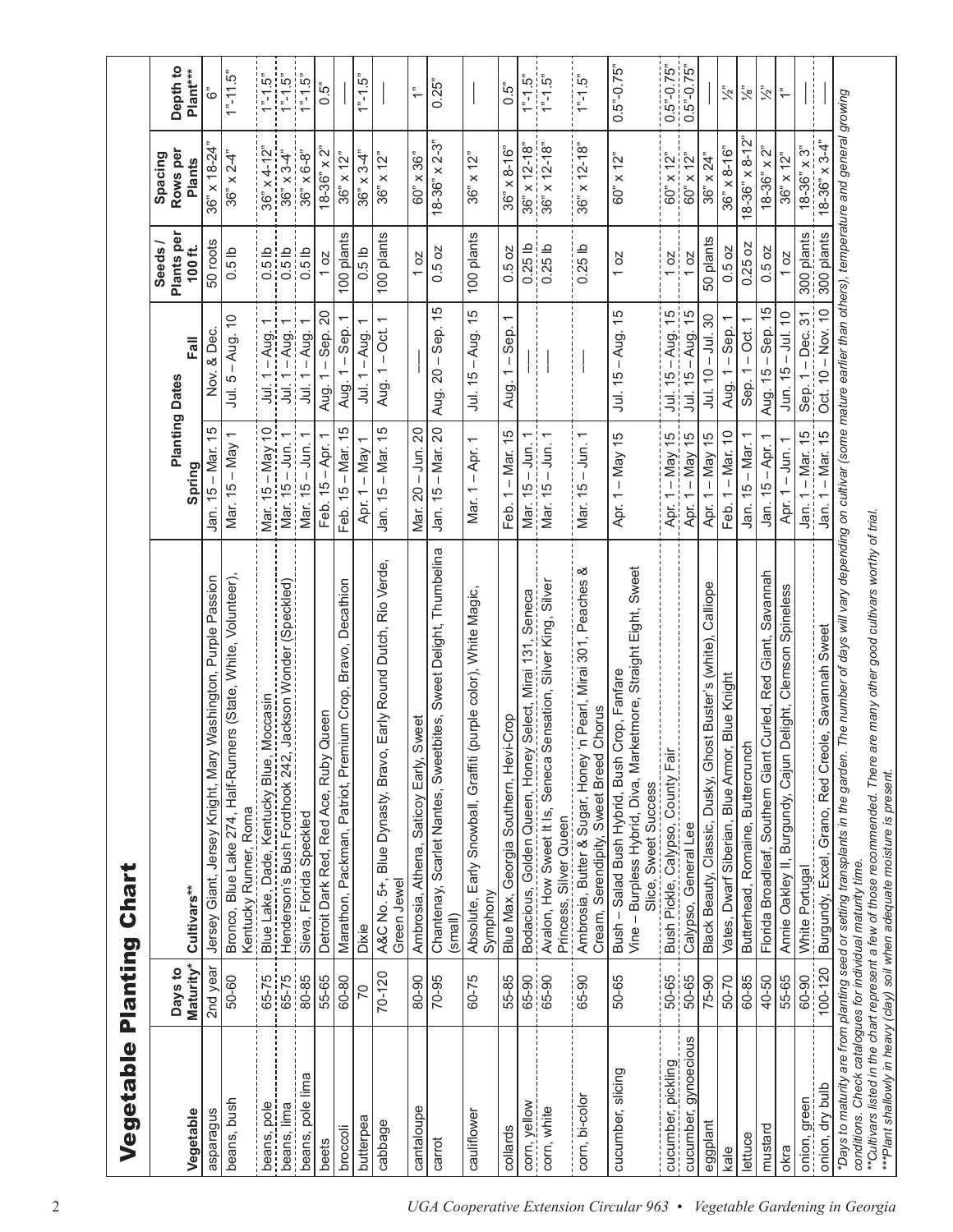|                                                            |                      |                                                                                                                                                                                                              |                                                   |                                                                                                          | Seeds/                   | Spacing                        |                                                                                                                                           |
|------------------------------------------------------------|----------------------|--------------------------------------------------------------------------------------------------------------------------------------------------------------------------------------------------------------|---------------------------------------------------|----------------------------------------------------------------------------------------------------------|--------------------------|--------------------------------|-------------------------------------------------------------------------------------------------------------------------------------------|
| Vegetable                                                  | Maturity*<br>Days to | Cultivars**                                                                                                                                                                                                  | Spring                                            | Fall<br><b>Planting Dates</b>                                                                            | Plants per<br>100 $ft$ . | Rows per<br><b>Plants</b>      | Depth <sub>to</sub><br>Plant***                                                                                                           |
| peas, garden (English)                                     | 60-70                | Little Marvel, Green Arrow,<br>Lincoln, Jackson Wonder, Wando,<br>Maestro                                                                                                                                    | Jan. 15 - Feb. 15                                 |                                                                                                          | $\frac{1}{1}$            | $36" \times 2"$                | $1^n - 2^n$                                                                                                                               |
| peas, edible pod                                           | 60-70                | Sugar Daddy, Snow Pea, Sugar Snap                                                                                                                                                                            | Jan. 15 - Feb. 15                                 |                                                                                                          | $\frac{d}{1}$            | $36" \times 2"$                | $\begin{bmatrix} \mathbf{P} & \mathbf{P} \\ \mathbf{P} & \mathbf{P} \end{bmatrix} \begin{bmatrix} \mathbf{P} \\ \mathbf{P} \end{bmatrix}$ |
| peas, Southern                                             | 60-70                | Zipper Cream<br>Crowder Pea - Mississippi Silver,<br>Pinkeyed - Purple Hull FVR<br>Cream Pea - Texas Creme<br>Blackeyed - California #5                                                                      | Apr. 1 - Aug. 10                                  |                                                                                                          | 0.5 <sub>1b</sub>        | $36" \times 3-4"$              |                                                                                                                                           |
| pepper, bell                                               | 65-80                | Big Bertha, Camelot x3a, Colossal, Karma                                                                                                                                                                     | $\overline{ }$<br>$-$ Jun.<br>Apr. 1              | Jul. 25 - Aug. 10                                                                                        | 50 plants                | $36" \times 24"$               |                                                                                                                                           |
| pepper, hot                                                | 65-95                | Habeñero, Jalepeño, Tula, Marbles                                                                                                                                                                            | Apr. 1 – Jun.                                     |                                                                                                          | 50 plants                | $36" \times 24"$               |                                                                                                                                           |
| pepper, hot-sweet                                          | 65-95                | Banana Supreme, Kuberille, Sweet Banana                                                                                                                                                                      | $-$ Jun.<br>Apr. 1                                |                                                                                                          | 50 plants                | $36" \times 24"$               |                                                                                                                                           |
| potatoes, Irish                                            | 70-90                | Red (Pontiac), White (Kennebac, Atlantic, Yukon Gold)                                                                                                                                                        | Jan. 15 - Mar.                                    | İ                                                                                                        | 12 pounds                | $36" \times 12"$               | $4^{n} - 5^{n}$                                                                                                                           |
| potatoes, sweet                                            | $90 - 120$           | Centennial, Georgia Red, Giant Jet, Hernandes, Red Jewel                                                                                                                                                     | April 15 - Jun. 15                                |                                                                                                          | 100 plants               | $36" \times 12"$               |                                                                                                                                           |
| pumpkin, tiny                                              | 85-120               | Little Ironsides                                                                                                                                                                                             |                                                   | $\frac{1}{1}$                                                                                            | 8ļ                       | $72^{\circ} \times 48^{\circ}$ | $\ddot{\tau}$                                                                                                                             |
| pumpkin, pie type                                          | 85-120               | Small Sugar, Sugar Baby, Touch of Autumn                                                                                                                                                                     | May $15 -$ Jul. 1                                 | $\vdots$                                                                                                 | δ.                       | $72^{\circ} \times 48^{\circ}$ | ÷                                                                                                                                         |
| pumpkin, small                                             | 85-120               | Autumn Gold, Jack O Lantern, Jack of All Trades                                                                                                                                                              | (depending on                                     |                                                                                                          | OZ                       | $72^{\circ} \times 48^{\circ}$ | $\frac{1}{2}$                                                                                                                             |
| pumpkin, large                                             | 85-120               | Aladdin, Gold Rush, Major Lantern, Merlin                                                                                                                                                                    | maturity date)                                    | ł<br>$\frac{1}{1}$                                                                                       | $\overline{a}$           | $72^{\circ} \times 48^{\circ}$ | ΤË                                                                                                                                        |
| pumpkin, giant                                             | 85-120               | Dill's Atlantic, Giant, Prize Winner                                                                                                                                                                         |                                                   |                                                                                                          | <b>DZ</b>                | $72^{\circ} \times 48^{\circ}$ | į۽                                                                                                                                        |
| radish                                                     | 25-30                | Champion<br>Scarlet Globe,<br>Cherry Bell,                                                                                                                                                                   | T<br>- Apr.<br>15<br>Jan.                         | 15<br>ö.<br>$\mathbf{I}$<br>٣<br>Sep.                                                                    | ounce                    | $24"$ x 1"                     | 0.5"                                                                                                                                      |
| spinach                                                    | 40-45                | Melody, Winter Bloomsdale, Hybrid #7                                                                                                                                                                         | Ю<br>Mar.<br>$\mathsf I$<br>$\frac{5}{3}$<br>Jan. | 15<br>Öct.<br>$\mathbf{I}$<br>Sep.                                                                       | ounce                    | $\sum_{i=1}^{n}$<br>$8-36"$ X  | $0.5 - 0.75$                                                                                                                              |
| squash, summer<br>(zucchini)                               | 40-55                | and easy to grow. Use compact<br>Any yellow or green-all are good<br>varieties for limited-space gardens                                                                                                     | Apr. 1 - May 15                                   | Aug. 1 - Aug. 25                                                                                         | 0.5oz                    | $36" \times 24"$               | $1^n - 2^n$                                                                                                                               |
| squash, winter                                             | 85-120               | Acorn, Buttercup Bonbon, Butternut                                                                                                                                                                           | Apr. 1 - Jul.                                     |                                                                                                          | 0.5 oz                   | $60" \times 36"$               | $\frac{1}{2}$                                                                                                                             |
| tomato, determinate                                        | 70-90                | BHN 444, BHN 640, Celebrity, Mountain Fresh, Mountain Spring,<br>Rutgers, Amelia, Mountain Pride<br>Bush - Celebrity, Early Girl                                                                             | Mar. 25 – May 1                                   | $Jun. 15 - Jul. 15$                                                                                      | 50 plants                | 48" x 24"                      |                                                                                                                                           |
| tomato, indeterminate                                      | 70-90                | ig Boy, Beefmaster<br>Early Girl, Better Boy, Big Beef, Bi                                                                                                                                                   | Mar. 25 - May 1                                   | $Jun. 15 - Jul. 15$                                                                                      | 50 plants                | $48" \times 24"$               |                                                                                                                                           |
| tomato, cherry                                             | 70-90                | Jolly, Sweet Baby Girl, Super Sweet 100                                                                                                                                                                      | Mar. 25 - May 1                                   | $Jun. 15 - Juli. 15$                                                                                     | 50 plants                | $48" \times 24"$               | ł                                                                                                                                         |
| tomato, grape                                              | 70-90                | Grape, Juliet                                                                                                                                                                                                | Mar. 25 - May 1                                   | $\frac{5}{3}$<br>$Jun. 15 - Jul.$                                                                        | 50 plants                | $48" \times 24"$               |                                                                                                                                           |
| turnip                                                     | 40-60                | Purple Top, Royal Crown                                                                                                                                                                                      | Jan. 15 - Apr. 1                                  | Aug. 10 - Sep. 15                                                                                        | 0.5 oz                   | $18-36"$ x $2"$                | 0.5"                                                                                                                                      |
| watermelon - large                                         | 80-90                | ω<br>Mardi Gras, Royal Majesty, Sangri                                                                                                                                                                       | Mar. 20 - May 1                                   | $\begin{array}{c} \begin{array}{c} \text{1} \\ \text{2} \\ \text{3} \\ \text{4} \end{array} \end{array}$ | $\frac{2}{1}$            | $72" \times 36-48$             | $1^n - 2^n$                                                                                                                               |
| watermelon - round                                         | 80-90                | Baby Doll, Crimson Sweet, Ice Box, Imagination, Jade Sta                                                                                                                                                     | Mar. 20 - May 1                                   | İ                                                                                                        | $\overline{a}$           | $72° \times 36-48$             | $\frac{1}{2} \sum_{n=1}^{n}$                                                                                                              |
| watermelon - small                                         | 80-90                | Palm Melon, Solitaire                                                                                                                                                                                        | Mar. 20 – May 1                                   |                                                                                                          | $\overline{a}$           | 72" x 36-48"                   | $\frac{1}{2}$                                                                                                                             |
| conditions. Check catalogues for individual maturity time. |                      | The number of days will vary depending on cultivar (some mature earlier than others), temperature and general growing<br>*Days to maturity are from planting seed or setting transplants in the garden.      |                                                   |                                                                                                          |                          |                                |                                                                                                                                           |
|                                                            |                      | re many other good cultivars worthy of trial<br>***Cultivars listed in the chart represent a few of those recommended. There a<br>***Plant shallowly in heavy (clay) soil when adequate moisture is present. |                                                   |                                                                                                          |                          |                                |                                                                                                                                           |